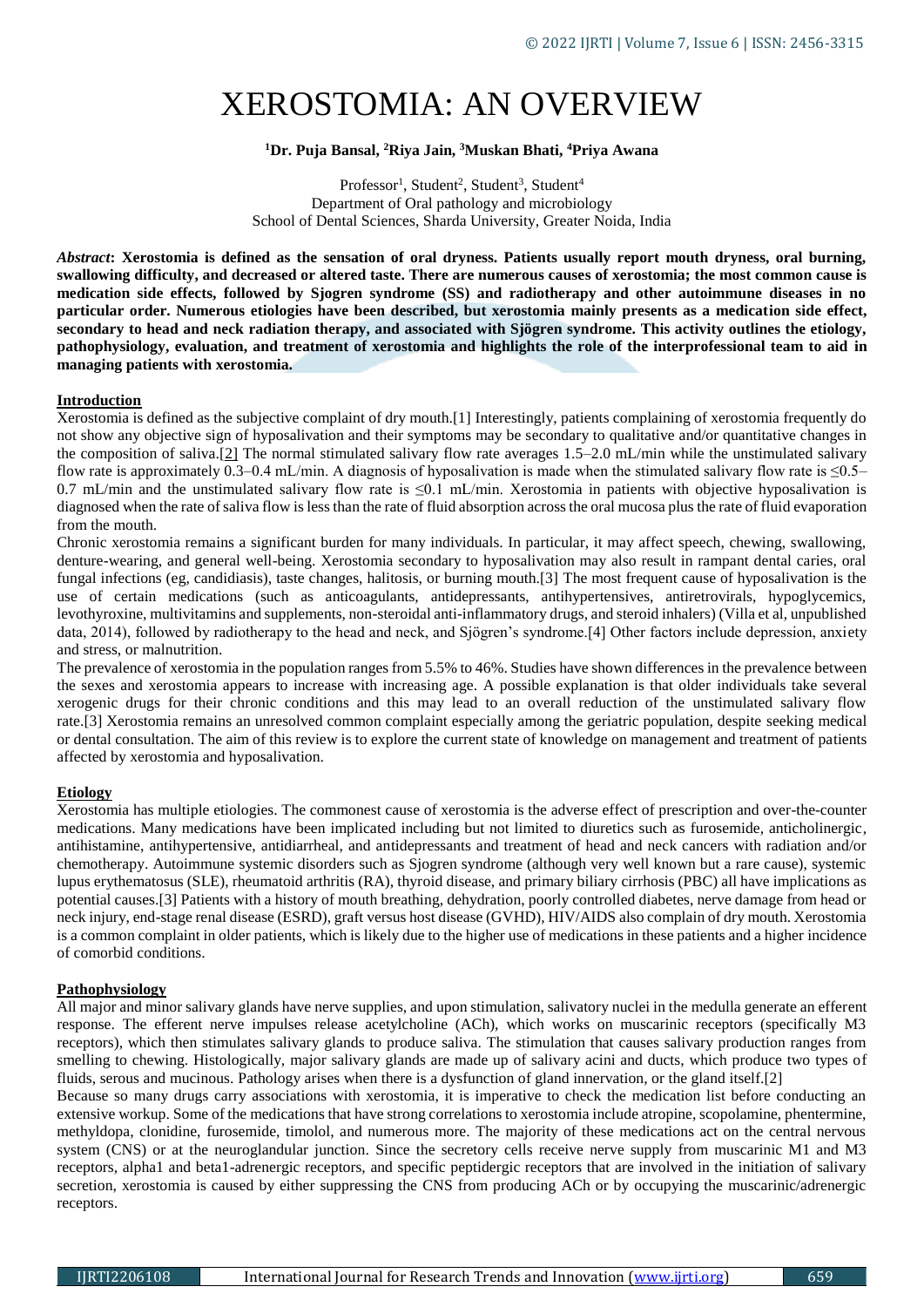The reason radiation causes xerostomia is that the oral cavity, lymph nodes, and salivary glands happen are in the radiation field when head and neck cancer patients are receiving treatment. Although the tissues of salivary glands have a low mitotic index which should make them quite stable and typically radiation-resistant, studies have shown a decline in salivary gland function proportional to the radiation dose. Acinar atrophy and chronic inflammation are considered hallmarks of radiation-induced xerostomia. This dose-dependent radiation causes a secretory dysfunction of the gland. Fibrosis mostly presents as periductal and intralobular, but the structure of the ducts remains intact.

#### **CLINICAL MANIFESTATIONS**

Signs and [symptoms of dry mouth](http://www.mayoclinic.org/diseases-conditions/dry-mouth/basics/symptoms/con-20035499) may include:

- had breath
- cheilitis, or [inflammation](https://www.medicalnewstoday.com/articles/248423.php) and fissuring (splitting or cracking) of the lips
- cracking and fissuring of the oral mucosa, or inner lining of the cheeks and lips, in which skin at the corners of the mouth may split or become sore
- dryness in the mouth
- dysgeusia, or taste disorders
- fungal infections in the mouth, such as thrush
- glossodynia, or a painful tongue
- increased need to drink water, especially at night
- inflammation of the tongue, tongue ulcers
- lipstick sticking to teeth
- more frequent [gum disease\[](https://www.medicalnewstoday.com/articles/241721.php)6]
- more tooth decay and plaque
- problems speaking
- problems swallowing and chewing especially dry and crumbly foods, such as crackers or cereals
- problems wearing dentures problems with denture retention, denture sores, and the tongue sticking to the palate
- sialadenitis, a salivary gland infection
- a sore throat<sup>[7]</sup>
- sticky saliva
- stringy saliva

#### **When to see a doctor**

If you've noticed persistent dry mouth signs and symptoms, make an appointment with your doctor.[3]

# **MANAGEMENT**

The management of dry mouth should begin with identification and management of the underlying cause, although this is not always possible. There is no definitive treatment for patients with dry mouth due to radiation therapy or SS. Treatment is directed toward local and systemic salivary gland stimulation, symptomatic relief and preventing and treating complications due to hyposalivation. Patients with xerostomia should undergo frequent dental evaluations for early diagnosis of oral complications. Patients should be encouraged to carry out daily oral self-examinations for any mucosal ulcers, lesions or tooth decay and to report any unusual findings. The mainstay of prevention of dental caries is meticulous plaque control through excellent oral hygiene. Patients should be instructed to brush their teeth at least twice a day using a soft-bristled toothbrush and a low abrasive highly fluorinated toothpaste or gel12 such as Prevident [6](In addition, use of sodium fluoride rinses or fluoride gel may reduce tooth decay.

#### **Diagnosis**

- Sialometry
- Salivary gland biopsy

For patients in whom the presence of xerostomia is unclear, sialometry can be conducted by placing collection devices over the major duct orifices and then stimulating salivary production with citric acid or by chewing paraffin. Normal parotid flow is 0.4 to 1.5 mL/min/gland. Flow monitoring can also help determine response to therapy.

The cause of xerostomia is often apparent, but if the etiology is unclear and systemic disease is considered possible, further assessment should be pursued with biopsy of a minor salivary gland (for detection of [Sjögren syndrome](https://www.msdmanuals.com/professional/musculoskeletal-and-connective-tissue-disorders/autoimmune-rheumatic-disorders/sj%C3%B6gren-syndrome) [8] [is a relatively common](https://www.msdmanuals.com/professional/musculoskeletal-and-connective-tissue-disorders/autoimmune-rheumatic-disorders/sj%C3%B6gren-syndrome)  [chronic, autoimmune, systemic, inflammatory disorder of unknown cause. It is characterized by dryness of the mouth, eyes, and](https://www.msdmanuals.com/professional/musculoskeletal-and-connective-tissue-disorders/autoimmune-rheumatic-disorders/sj%C3%B6gren-syndrome) [other mucous membranes.](https://www.msdmanuals.com/professional/musculoskeletal-and-connective-tissue-disorders/autoimmune-rheumatic-disorders/sj%C3%B6gren-syndrome)

Examination of the entire oral cavity is an important part of the assessment. In an individual with xerostomia, the mucosa may be dry and sticky, with the saliva appearing stringy or foamy. There may be little or no pooled saliva in the floor of the mouth, and it may be difficult to express saliva from the ducts of the major salivary glands.

The oral mucosa may appear erythematous, with areas of the dorsal tongue sometimes becoming atrophic. The redness may represent erythematous candidiasis due to an overgrowth of Candida albicans. The erythematous patches commonly affect the hard or soft palate and dorsal surface of the tongue. Occasionally, pseudomembranous candidiasis occurs, which presents as removable white plaque that can be found on any mucosal surface. Angular cheilitis presents as cracking or fissuring at the commissures and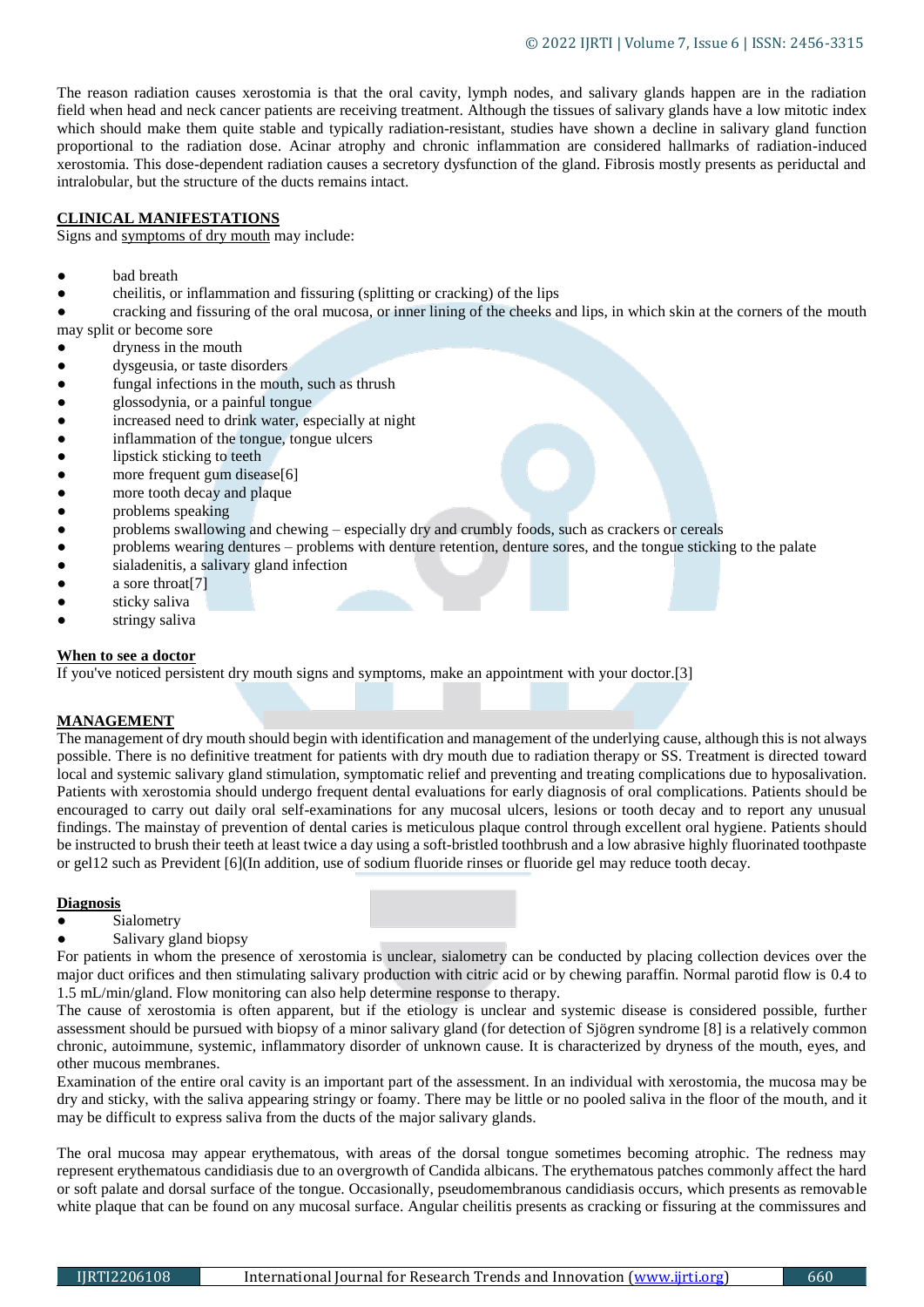can occur either alone or with intra-oral candidiasis. Angular cheilitis is commonly associated with C albicans, but may be caused by Staphylococcus aureus. Individuals with oral candidiasis may complain of a burning sensation and changes in taste. Some individuals are susceptible to oral ulceration because of trauma to the dry mucosa. Patients with systemic disease, such as Sjgren's syndrome and human immunodeficiency virus (HIV) infection, may have enlarged parotid glands and even submandibular glands.[9]

# **Differential Diagnosis**

Patients presenting with a primary complaint of dry mouth should be evaluated for a svariety of conditions known for causing sicca symptoms. These conditions include primary Sjogren syndrome, idiopathic sicca syndrome, other autoimmune diseases, and druginduced sicca syndrome.[1] Other disorders might need to be ruled out and require separate specific management. These include sarcoidosis, granulomatosis with polyangiitis, IgG4-related disease, chronic hepatitis C (HCV) or HIV, GVHD, ESRD, and head and neck radiation therapy. [1]

#### **Treatment of Xerostomia**

Cause treated and causative drugs stopped when possible

- Cholinergic drugs
- Saliva substitutes
- Regular oral hygiene and dental care to prevent tooth decay

When possible, the cause of xerostomia should be addressed and treated.

For patients with drug-related xerostomia whose therapy cannot be changed to another drug, drug schedules should be modified to achieve maximum drug effect during the day because nighttime xerostomia is more likely to cause caries. Custom-fitted acrylic night guards carrying fluoride gel may also help limit caries in these patients. For all drugs, easy-to-take formulations, such as liquids, should be considered, and sublingual dosage forms should be avoided. The mouth and throat should be lubricated with water before swallowing capsules and tablets or before using sublingual nitroglycerin. Patients should avoid decongestants and antihistamines.

Patients using [continuous positive airway pressure for obstructive sleep apnea](https://www.msdmanuals.com/professional/pulmonary-disorders/sleep-apnea/obstructive-sleep-apnea#v923467) [Continuous positive airway pressure](https://www.msdmanuals.com/professional/pulmonary-disorders/sleep-apnea/obstructive-sleep-apnea#v923467)  (CPAP) [Obstructive sleep apnea \(OSA\) consists of episodes of partial or complete closure of the upper airway that occur during](https://www.msdmanuals.com/professional/pulmonary-disorders/sleep-apnea/obstructive-sleep-apnea#v923467)  [sleep and lead to breathing cessation \(defined as a period of apnea\)](https://www.msdmanuals.com/professional/pulmonary-disorders/sleep-apnea/obstructive-sleep-apnea#v923467) may benefit from using the humidifier function of the device. Patients using oral appliance therapy may benefit from a room humidifier.

#### **Symptom control**

Symptomatic treatment consists of measures that do the following:

- Increase existing saliva
- Replace lost secretions
- Control caries

Drugs that augment saliva production include cevimeline and pilocarpine, both cholinergic agonists. Cevimeline (30 mg orally 3 times a day) has less  $M_2$  (cardiac) receptor activity than pilocarpine and a longer half-life. The main adverse effect is nausea. Pilocarpine (5 mg orally 3 times a day) may be given after ophthalmologic and cardiorespiratory contraindications are excluded; adverse effects include sweating, flushing, and polyuria.

Sipping sugarless fluids frequently, chewing xylitol-containing gum, and using an over-the-counter saliva substitute containing carboxymethylcellulose, hydroxyethylcellulose, or glycerin may help[13]. Petroleum jelly can be applied to the lips and under dentures to relieve drying, cracking, soreness, and mucosal trauma. A cold-air humidifier may aid mouth breathers, who typically have their worst symptoms at night.

Meticulous oral hygiene is essential. Patients should brush and floss regularly (including just before bedtime) and use fluoride rinses or gels daily; using newer toothpastes with added calcium and phosphates also may help avoid rampant caries. An increased frequency of preventive dental visits with plaque removal is advised. The most effective way to prevent caries is to sleep with individually fitted carriers containing 1.1% sodium fluoride or 0.4% stannous fluoride. In addition, a dentist can apply a 5% sodium fluoride varnish 2 to 4 times a year.

Patients should avoid sugary or acidic foods and beverages and any irritating foods that are dry, spicy, astringent, or excessively hot or cold. It is particularly important to avoid ingesting sugar near bedtime.[10]

#### **Avoid the following:**

a. Caffeine

Daily high doses of caffeine can contribute to dry mouth. Make sure all of your beverages (coffee, tea, etc.) are caffeine free.

b. Alcohol and alcohol containing mouthwashes (read labels carefully)

Many commercial mouthwashes contain alcohol which has a drying effect and can irritate the tissue.